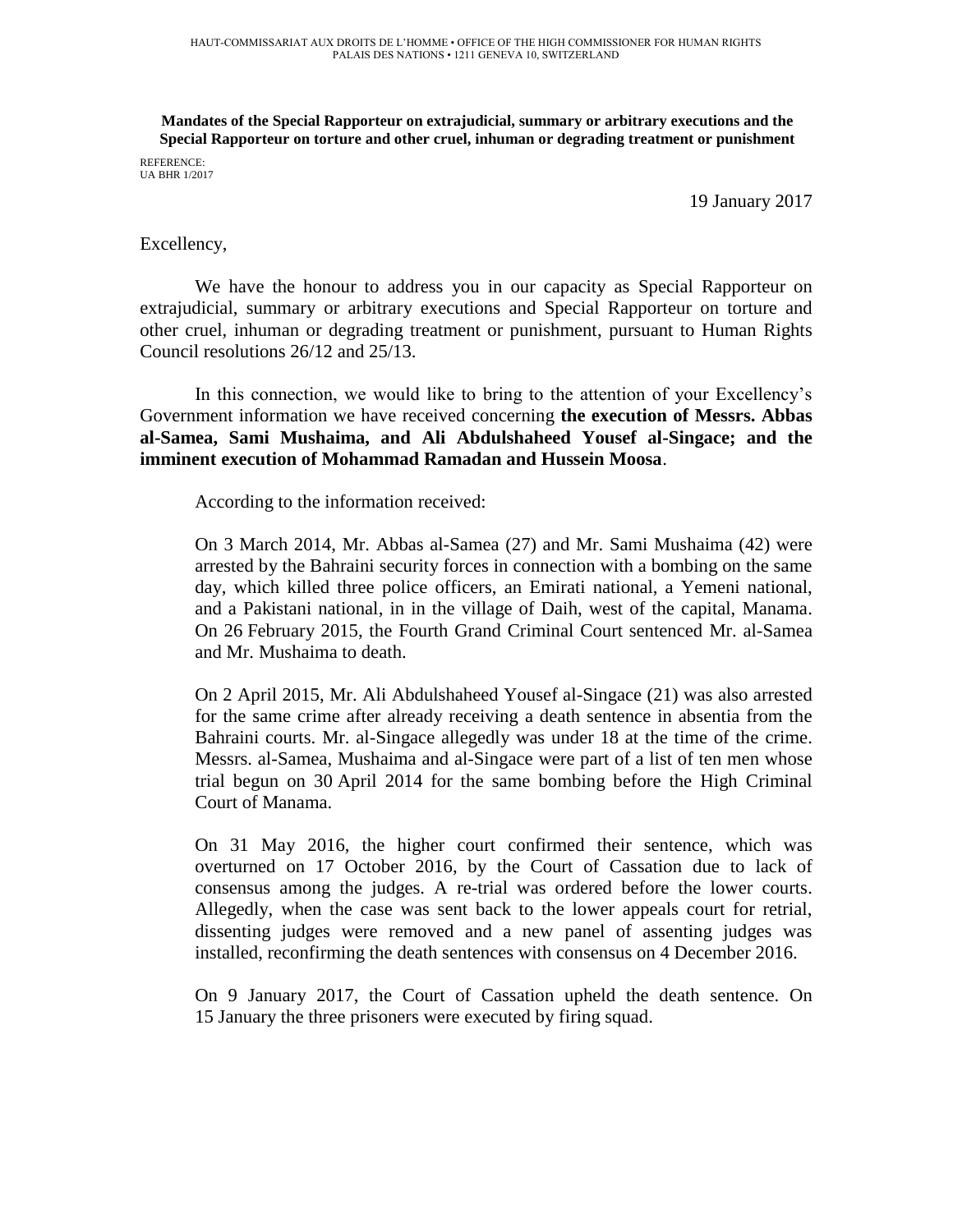Throughout proceedings, access to adequate legal assistance was denied to the three men, including during interrogation by law enforcement.

Allegedly, the three victims were coerced to confess under torture. During his police interrogation, Mr. Mushaima was allegedly beaten, submitted to electroshocks, sexually assaulted, and forced to sign a document that he could not read. Mr. al-Samea, received electric shocks to his genitals and was suspended from the ceiling during his interrogation. Following his interrogation, he was admitted to hospital for surgery.

Mr. al-Singace allegedly was also tortured after the police arrested him and, as a result, made a false confession.

On 14 January 2017, the penitentiary authorities informed the men's families that they should appear for an impromptu visit to the inmates. However, no information was provided about the time or location of the planned executions. On 15 January 2017, only after the executions were conducted, the Bahraini authorities informed the families by phone that the three men had been executed and taken to a cemetery. The Bahraini authorities denied the request of the men's relatives to return their bodies in order to bury them in their local cemetery.

Messrs. Al-Samea, Mushaima and Al-Singace are the first persons executed in Bahrain since 2010, and the first Bahrainis executed since 1996.

Two others prisoners on death row, Mr. Mohammad Ramadan and Mr. Husain Moosa, who had their death sentences confirmed by the Court of Cassation on 16 November 2015, may also be at risk of imminent execution. Allegedly, they were also tortured while in prison, coerced to confess their crime and not allowed to have proper legal assistance. Mr. Ramadan and Mr. Moosa have been subject to earlier communications (case no. BHR 6/2016 to which a reply was received on 14 October 2016; case no. BHR 7/2015 (see A/HRC/31/79) to which one reply was received on 23 February 2016; and *case no. BHR 11/2014 (see A/HRC/28/85,) to which two replies were received from the Government on 26 September 2014 and 21 October 2014.)*

We express our grave concern at the execution of Mr. Abbas al-Samea, Mr. Sami Mushaima, and Mr. Ali al-Singace; and the possible imminent execution of Mr. Mohammad Ramadan and Mr. Hussein Moosa, which if carried out would be in contravention with international human rights law.

We express further concern about the death penalty carried out against Mr. al-Singace, who at the time of the alleged crimes was believed to have been under 18 years old. We also express serious concern that all the death sentences imposed on the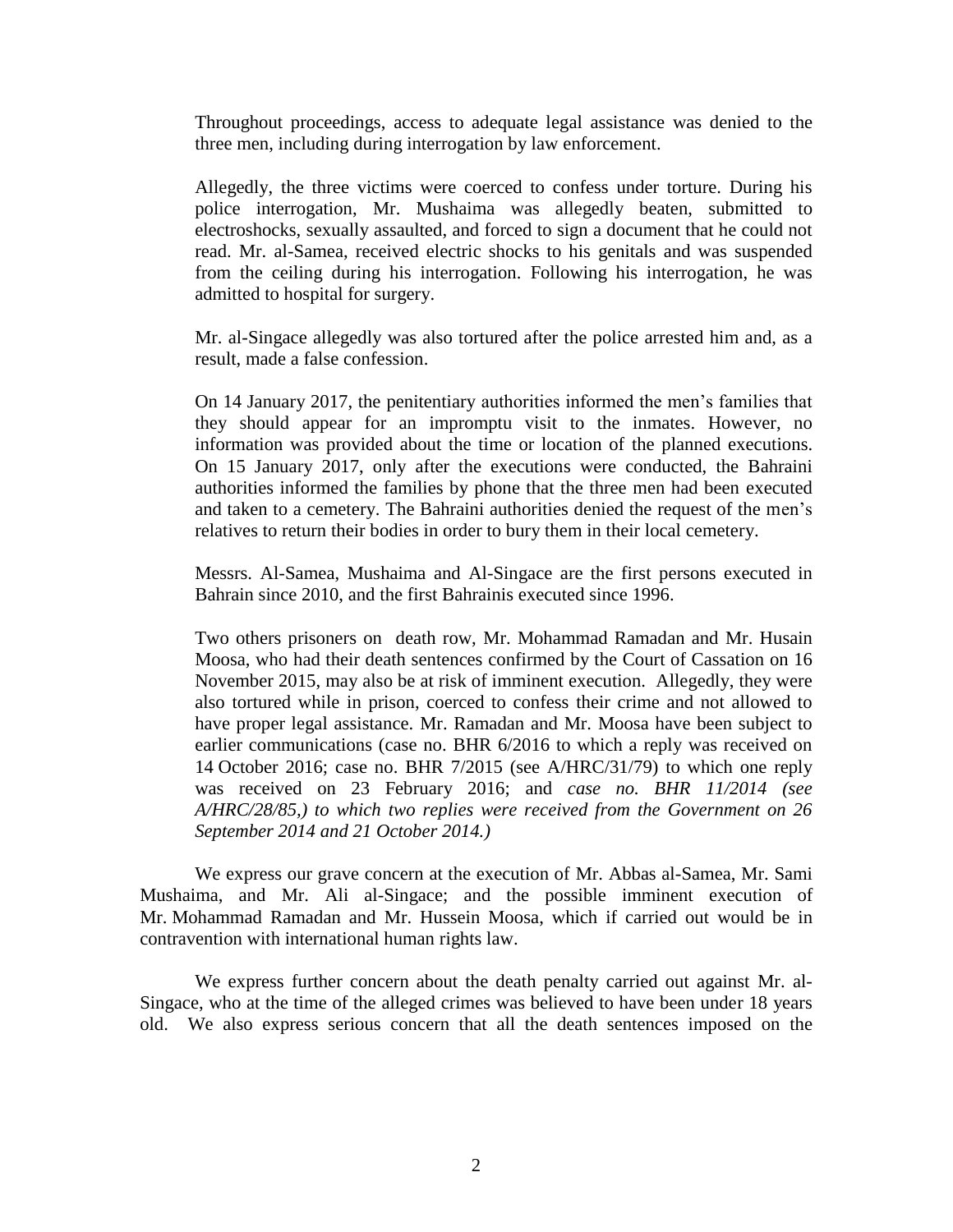aforementioned individuals may be in contravention of international standards, especially the stringent respect of due process and fair trial guarantees in cases where the death penalty may be imposed, particularly in connection with the use of false confessions extracted under torture as a basis for the ruling.

While we do not wish to prejudge the accuracy of these allegations, we would like to draw your Excellency's Government's attention to the fact that the above allegations appear to be in contravention of the rights of every individual to life, liberty and security, and to fair proceedings before an independent and impartial tribunal established by law, in accordance with articles 3, 9 and 10 of the Universal Declaration of Human Rights (UDHR); 6 and 14 of the International Covenant on Civil and Political Rights (ICCPR), ratified by Bahrain on 20 September 2006; and articles 5, 7 and 13 of the Arab Charter on Human Rights (ACHR), to which Bahrain is a State Party since 2006.

We would also like to bring to the attention of your Excellency's Government that according to article 5 of the United Nations Safeguards Protecting the Rights of those facing the Death Penalty, capital punishment may only be carried out pursuant to all possible safeguards to ensure a fair trial. Only full respect for stringent due process guarantees distinguishes capital punishment from a summary execution.

We would like to draw the attention of your Excellency's Government to the absolute and non-derogable prohibition of torture and other ill-treatment as codified in articles 2 and 16 of the Convention against Torture and other Cruel, Inhuman or Degrading Treatment or Punishment (CAT), which Bahrain ratified on 6 March 1998; and articles 7 of the ICCPR and 13 of the ACHR. Moreover, article 15 of the CAT prohibits the use of any statement made as a result of torture as evidence in any proceedings. Furthermore, articles 12 and 7 of the CAT, which require the competent authorities to undertake a prompt and impartial investigation wherever there are reasonable grounds to believe that torture has been committed, and to prosecute suspected perpetrators of torture.

In addition, we would like to recall that most circumstances surrounding the actual imposition or execution of the death penalty can also constitute cruel, inhuman or degrading treatment or punishment or even torture. As such, the harshness of the death penalty goes beyond the execution itself. Physical or mental torture or other cruel, inhuman or degrading treatment or punishment may be inflicted on a convict and his or her relatives awaiting execution at different stages of his or her time in detention. (see report of the Special Rapporteur on Torture (A/67/279, para. 75)

Furthermore, any judgments imposing the death sentence and executions of juvenile offenders are incompatible with the international legal obligations undertaken by your Excellency's Government under various instruments, and amounts to cruel, inhuman and degrading punishment, which is prohibited inter alia in the CAT. Article 37(a) of the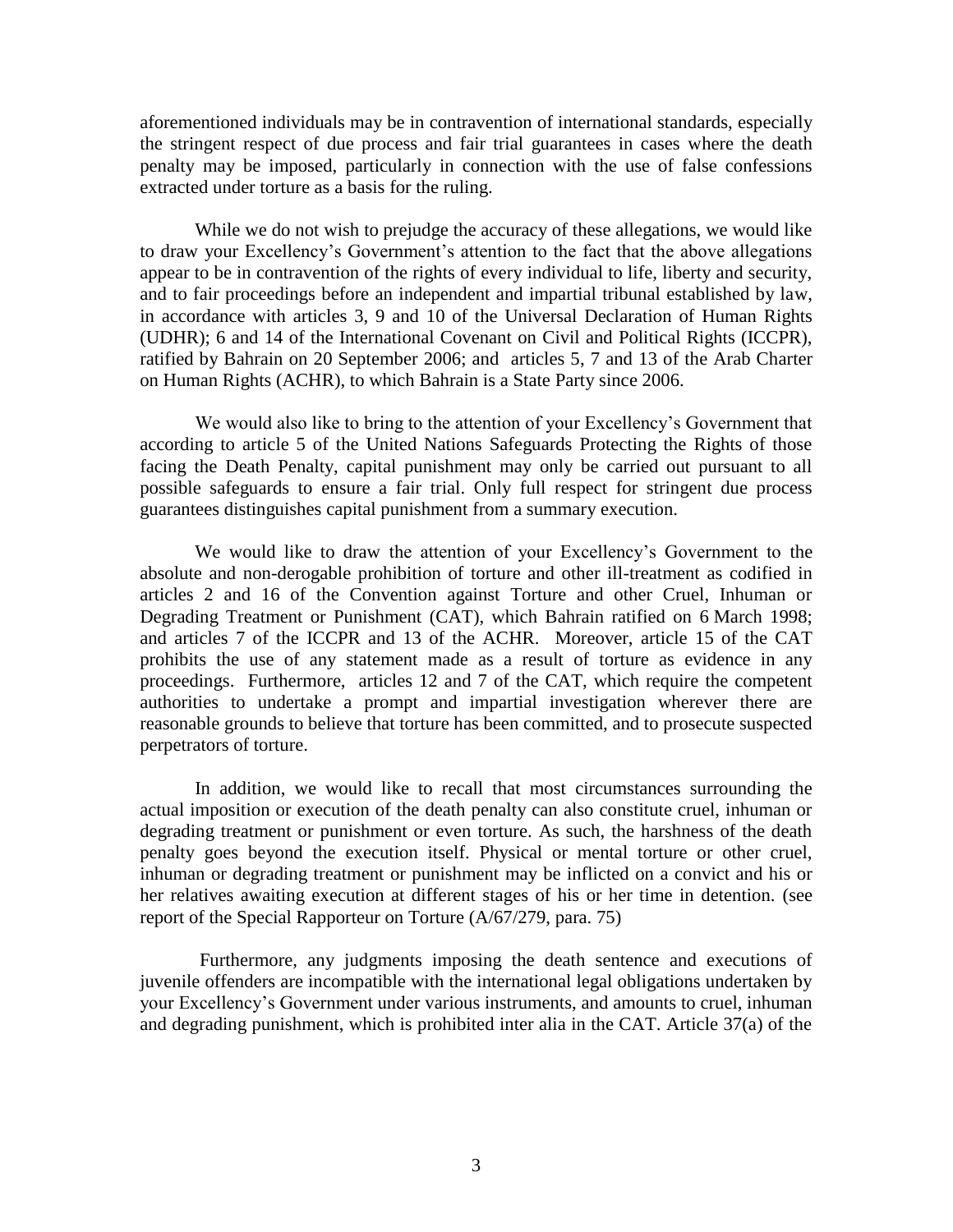Convention on the Rights of the Child (CRC), ratified by Bahrain on 13 February 1992, furthermore expressly prohibits the imposition of the death penalty for offences committed by persons below 18 years of age.

The full texts of the human rights instruments and standards recalled above are available on [www.ohchr.org](http://www.ohchr.org/) or can be provided upon request.

**In view of the irreversibility of the punishment of the death penalty, we urge your Excellency's Government to take all steps necessary to halt the execution of Mr. Mohammad Ramadan and Mr. Hussein Moosa, which if carried out, would be inconsistent with standards of international human rights law.**

We further appeal to your Excellency's Government to annul the death sentence against the aforementioned individuals and to ensure a re-trial in compliance with international standards. **We also call your Excellency's Government to establish an official moratorium on death penalty, and to consider its complete abolition.**

In view of the urgency of the matter, we would appreciate a response on the initial steps taken by your Excellency's Government to safeguard the rights of the abovementioned person(s) in compliance with international instruments.

As it is our responsibility, under the mandates provided to us by the Human Rights Council, to seek to clarify all cases brought to our attention, we would be grateful for your observations on the following matters:

- 1. Please provide any additional information and any comment you may have on the above mentioned allegations.
- 2. Please provide the details of the proceedings against Messrs. Abbas al-Samea, Sami Mushaima, Ali Abdulshaheed Yousef al-Singace, Mohammad Ramadan and Hussein Moosa.
- 3. Please provide specific information on the case of Mr. Ali Abdulshaheed Yousef al-Singace, who allegedly was under the age of 18 during his alleged crime.
- 4. Please provide information concerning any laws or regulations related to the right to a fair trial and imposition of the death penalty, and how these are in conformity with the international norms and standards mentioned above.
- 5. Any action which is being taken to abolish the death penalty in Bahrain.